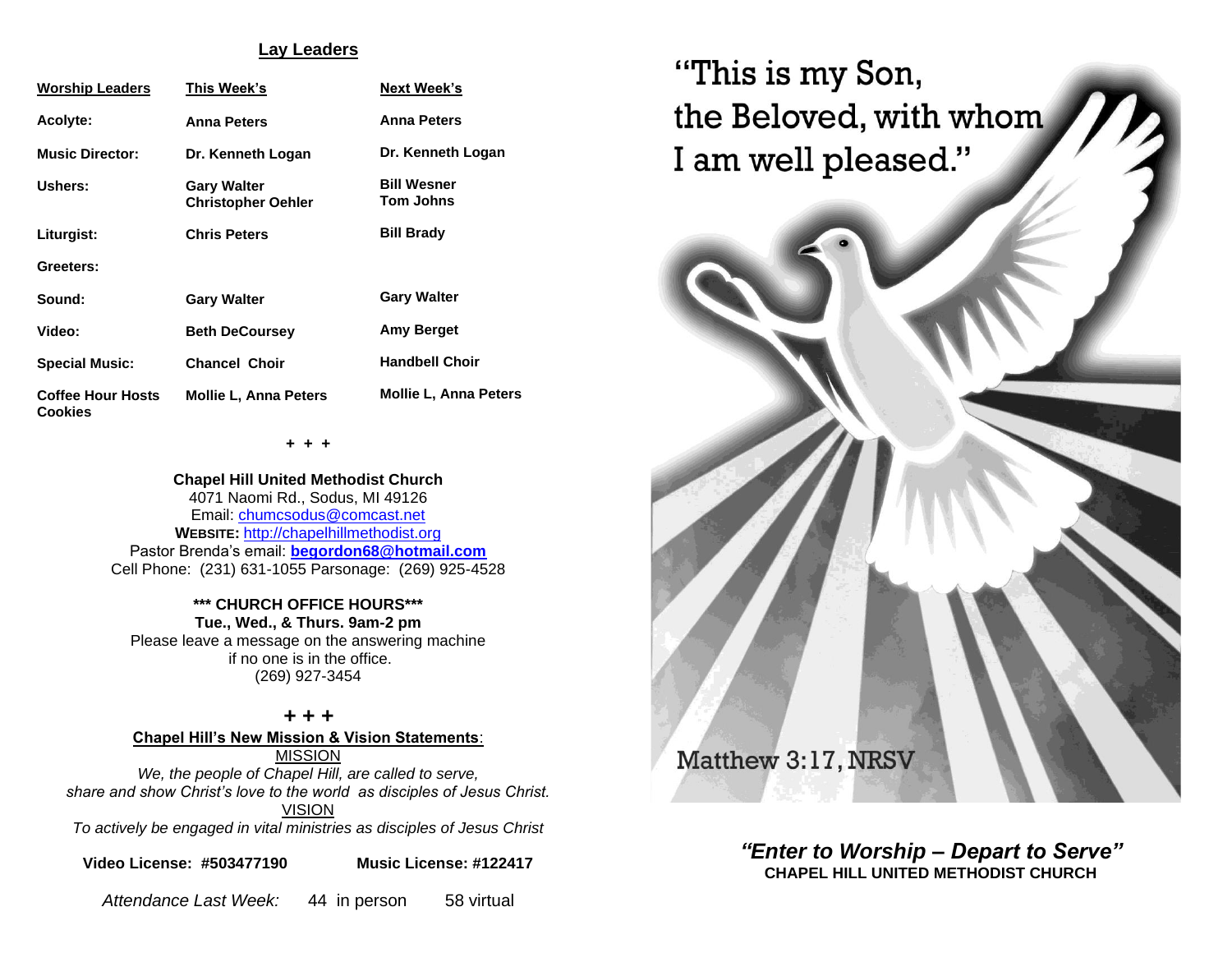## **FAMILY CARES & CONCERNS** *WEEKLY PRAYER LIST***:**

Al Corzine; Lily Mullen; Nathan Lambrecht; Rick Trosper (friend of Pastor's family); Doris Moore; Elva & Vern Fisher; Pam VanLue; Esther Peters; Gary & Judy Walter; Lance Rogalski (related to Gini Skibbe and Delores Rogalski); Hands Up Ministry.

# *KEEP IN OUR PRAYERS***:**

Calvin Prillwitz; Ruth Shuler; Elliot Keys; Myron & Maudy Williams; Robert Dunbar; Jim & Gloria Dibbet; Michelle Dibbet; Louise Grosse; Elizabeth Sapp; Liz Burkhard; Betty Arnt; Don & Norma Goldner; Ed McKenzie; Graydon Pope; Beth & Mike DeCoursey; Isaac Weir; Bill Teichman; Charlie Cantrell and Family; Dave & Sharon Henderson; Bonnie Saurbier; Sandy Young; Jean Rakauski; Mary Betz; COVID 19; United States Military and their families; The United Methodist Church; Our Government; victims of violence; individuals and families of those with addictions; people with special needs and those with mental health issues and their families.

### **FOR PRAYER CHAIN REQUESTS: PLEASE CONTACT THE OFFICE DURING OFFICE HOURS, OR PASTOR BRENDA AT THE PARSONAGE.**

**+ + +**

**General Conference Prayer Time**

Focus: the most loving outcome that is within God's plan.

# **RECEIVING TITHES**

We appreciate your gifts in the offering plate as they are passed, by mail, or online.

## **VOLUNTEER OPPORTUNITIES** –

**Liturgist,** sign-up sheet available outside the sanctuary. See Pastor Brenda with questions.

**Coffee Hour**, sign-up sheet available outside the sanctuary. If you would like to provide goodies for the Coffee Hour and not wish to host, Mollie & Anna will host for you.

**Greeters**, sign-up sheet available outside the sanctuary. Two persons needed, at least one at each door.

**Sound Person:** We need people to run the sound equipment during worship services. If we get two or more people you would only need to commit to 1-2 Sundays a month. See Pastor Brenda or Gary Walter.

# *We are so HAPPY you are attending worship service today! Please sign the Friendship Book found in the pews.*

February 27, 2022 All of Us Ministers Retired Pastor George Lawton

|              | $+ + +$                                                                                                        |                                |
|--------------|----------------------------------------------------------------------------------------------------------------|--------------------------------|
|              | <b>Welcome &amp; Announcements</b>                                                                             | <b>Chris Peters</b>            |
|              | *Prelude & Bringing in the Light<br>"Immortal, Invisible, God Only Wise" trad. Welsh melody                    | Kenneth Logan                  |
|              | *Opening Hymn "When Morning Gilds the Sky"                                                                     | <b>UMH 185</b>                 |
|              | Sharing Our Joys & Concerns<br>Prayer                                                                          | Pastor Lawton                  |
|              | The Lord's Prayer                                                                                              | In Unison                      |
|              | Anthem "All Things Bright and Beautiful" Tom Mitchell                                                          | <b>Chancel Choir</b>           |
| Scripture    | Exodus 35:28-35; 2 Corinthians 3:7-18; Matthew 3:13-17, 17:1-5                                                 | <b>Chris Peters</b>            |
| Hymn         | "We Meet You, O Christ" melody UMH 73                                                                          | <b>UMH 257</b>                 |
| Sermon       | "This is my Beloved Son"                                                                                       | Pastor Lawton                  |
|              | Tithes & Offering<br>Offertory<br>"Put on Gladness, My Soul" Johannes Brahms<br>*Doxology<br>*Offertory Prayer | Kenneth Logan<br><b>UMH 95</b> |
| *Hymn        | "Joyful, Joyful, We Adore Thee"                                                                                | <b>UMH 89</b>                  |
| *Benediction |                                                                                                                | Pastor Lawton                  |
| Postlude     | "Hymn to Joy"                                                                                                  | Kenneth Logan                  |
|              |                                                                                                                |                                |

+ + +

\*Please stand if comfortably able.

UMH=United Methodist Hymnal (Blue); TFWS=The Faith We Sing (Black); Worship & Song (On Screen); HFG= Hymns for the Family of God (Brown)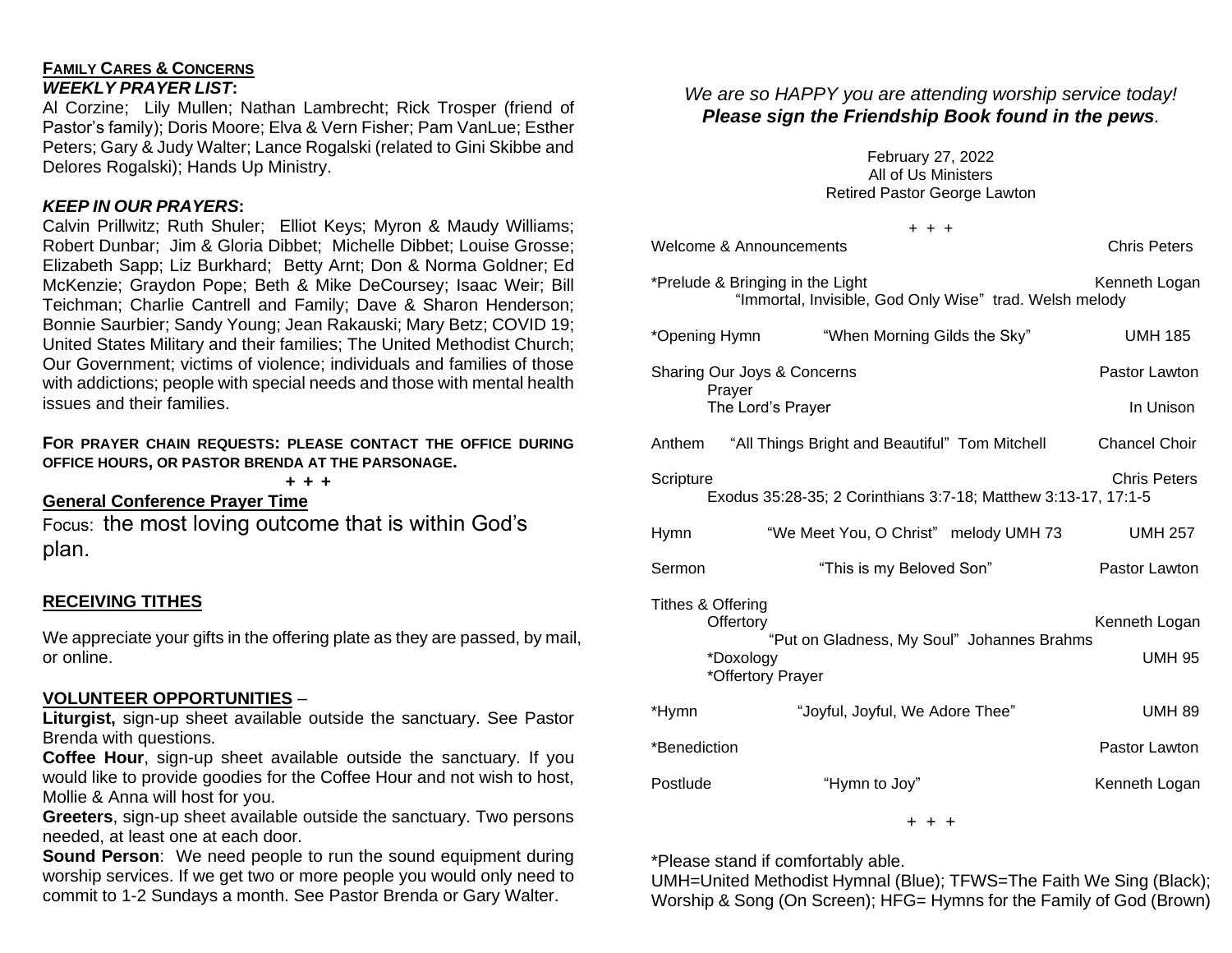### **ANNOUNCEMENTS**

### **BIBLE STUDY**

Pastor Brenda is holding a Bible Study based on the TV series called "The Chosen." She is using the book "The Chosen: An Interactive Bible Study (Season 1): What Does it Mean to be Chosen?" By Douglas Huffman, Dallas & Amanda Jenkins. Pastor Brenda does have one extra book available. Books are available on-line at The Chosen website and Amazon.

When: Wednesday evenings

Time: 6:00 pm to watch an episode

*(Please let Pastor know if you plan to attend the watch time)*

7:00 pm study begins

Please contact Pastor Brenda if you would like to participate in this Bible study by Zoom. She is providing this study by Zoom for another participant.

#### **BAD WEATHER CLOSINGS**

Please watch for closings via the website, WSBT, WSBT, WNDU, WSJM and on our Facebook page if inclement weather merits a closing.

#### **WELCOME**

We welcome Pastor George Lawton back to our pulpit next Sunday. Pastor Lawton became a pastor when he was 62 years old, after a 40 year career as a scientist in the paper industry. In September 1999, he was assigned and later appointed to Lakeside UMC, New Buffalo, MI. He retired in June 2020. Pastor Lawton filled our pulpit on January 23rd of this year while Pastor Brenda was on vacation.

#### **Co-operative Lenten Choir**

Pastor Lanny Duffell from Arden Church has invited anyone who is interested to join a choir made up of people from each of the UMC churches who share lent services together. He hopes for the choir to sing at the Arden lent service on April 3. Let Pastor Brenda know if you would like to participate in the choir.

Ash Wednesday, March 2, 2022

We will not have a service on Ash Wednesday; however, Pastor Brenda will administer ashes to those wishing to participate. Please call the church to make sure Pastor Brenda is in the office when you wish to come. Office hours: 9:00 am to 2:00 pm 269 927-3454

#### **WEEKLY CALENDAR**

| Sun, Feb 27            | $9:00$ am<br>$10:30$ am | Open AA Meeting-Lower ED Bldg<br><b>Worship Service</b><br>Coffee Hour following the Service             |  |  |
|------------------------|-------------------------|----------------------------------------------------------------------------------------------------------|--|--|
|                        | $1:00$ pm               | Good News Cardio Drumming                                                                                |  |  |
| Wed, Mar 2             | $1:00$ pm               | <b>Prayer Group</b>                                                                                      |  |  |
|                        | $7:00$ pm               | Bible Study "The Chosen"                                                                                 |  |  |
| Thu, Mar 3             | $6:30$ pm               | <b>Bell Choir</b>                                                                                        |  |  |
|                        | $7:30$ pm               | Choir                                                                                                    |  |  |
| <b>COMING REMINDER</b> |                         |                                                                                                          |  |  |
| Sun, Mar 6             | $9:00$ am<br>$10:30$ am | Open AA Meeting-Lower ED Bldg<br><b>Worship Service - Communion</b><br>Coffee Hour following the Service |  |  |
|                        | $1:00$ pm               | <b>Good News Cardio Drumming</b>                                                                         |  |  |
| Tue, Mar 8             | $6:30$ pm               | <b>Craft Show Team</b>                                                                                   |  |  |
| Wed, Mar 9             | $1:00$ pm<br>$7:00$ pm  | <b>Prayer Group</b><br>Bible Study "The Chosen"                                                          |  |  |
|                        |                         |                                                                                                          |  |  |
| Thu, Mar 10            | $3:00$ pm               | <b>Finance Team</b>                                                                                      |  |  |
|                        | 6:30 pm                 | <b>Bell Choir</b>                                                                                        |  |  |
|                        | 7:30 pm                 | Choir                                                                                                    |  |  |

### **ANDREWS UNIVERSITY WIND SYMPHONY**

Andrews University Wind Symphony to Perform Vespers Concert, Friday, March 4, at 7:30 pm in the Howard Performing Arts Center. The performance is part of the Andrews University Music Festival and will feature a wide variety of inspirational sacred music for wind band. Two student conductors, Jason Marquez & Cyril Punay, will be featured, along with a guest appearance by the Andrews University Singers under the direction of Stephen Zork. Admission is free. Audience members in attendance will be required to wear a mask.